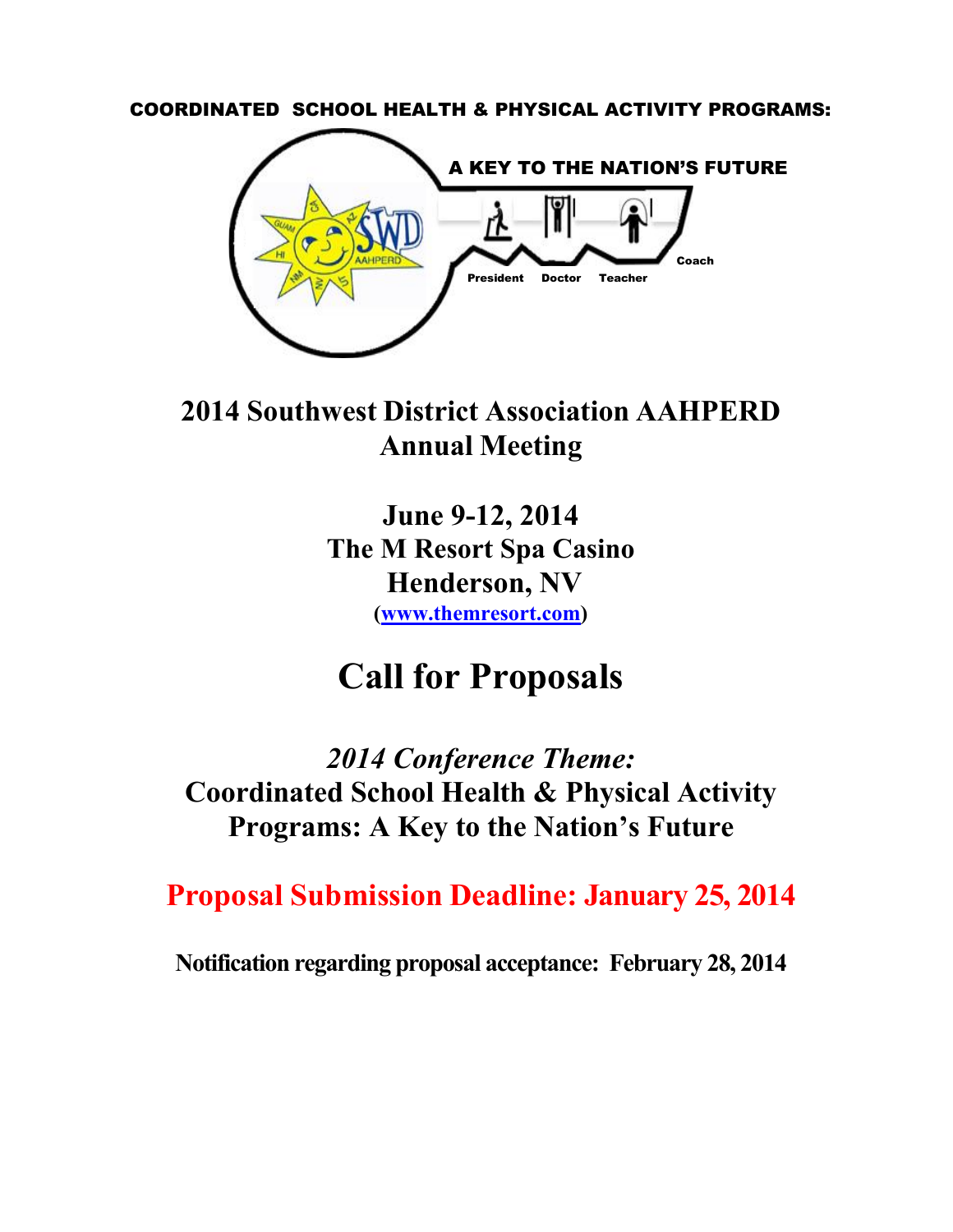We encourage you to submit an abstract (applied or research) for the *2014 Southwest District Convention of AAHPERD* to be held *June 9-12, 2014.* At the beautiful M Resort Spa Casino in Henderson, NV just minutes from the famous Las Vegas strip. Proposals should support the professions we serve, including dance, health, physical education, physical activity, adapted physical education, recreation, and sport. Presenters are allowed a maximum of two presentations and must register for the convention. Proposals can be submitted for the following session types. See Description of Session Types. *Click on the links to see the descriptions:*

- **[Activity](#page-3-0)** (has perimeter seating only)
- [Lecture/Activity](#page-4-0)
- [Lecture](#page-4-1)
- [Roundtable](#page-4-2)
- [Poster](#page-4-3)

Session proposals should be framed within one or more of the following conference main theme/s and/or sub-theme/s:

#### *a. Health Education*

- Health Literacy
- **•** Best Practices in Dealing with Health Disparities
- Violence Prevention
- Multicultural Education and Diversity
- $\bullet$  Teaching Techniques

#### *b. Physical Education, Physical Activity, and Special Populations*

- $\bullet$  Programs and Activities
- Obese Children and Parents
- Students with Disabilities
- Before, During, and After School Activities, including Recess
- Students with Disabilities

#### *c. Health Services*

- Children with Special Needs
- $\bullet$  Injury
- Disease Prevention
- $\bullet$ *d. Nutrition Services*
	- Health School Meals
	- Vending Machines

#### *e. Counseling, Psychological, and Social Services*

- Outreach
- Mental, emotional, and social health

#### *f. Healthy and Safe School Environment*

- $\bullet$  Bullying
- Playground safety
- Walk to school program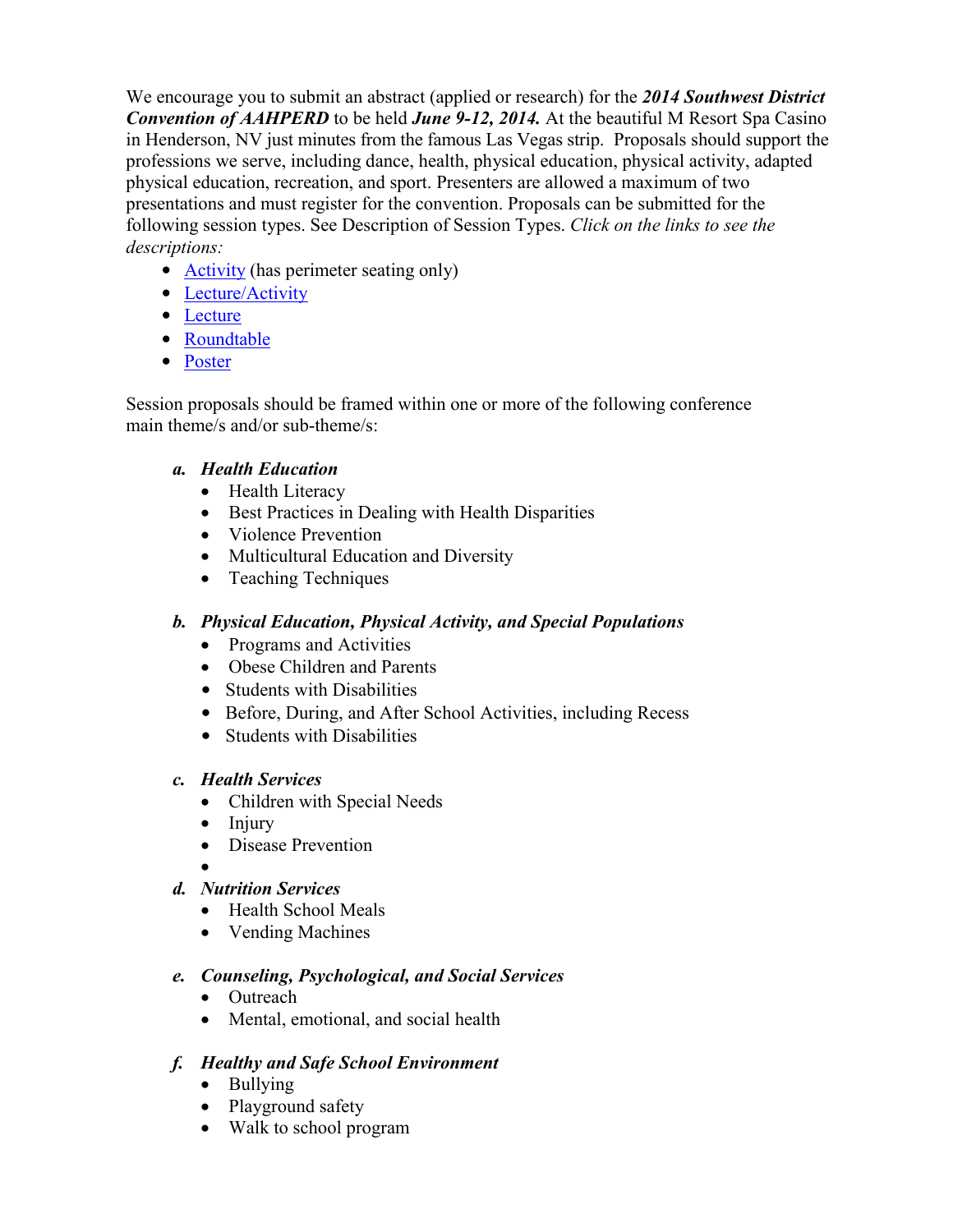#### *g. Health Promotion for Staff*

- Whole school involvement
- Pursuit of a healthy lifestyle for all

#### *h. Family/Community Involvement*

- Integrated school community activity programs
- Solicitation of partnerships (community agencies, parents)

#### *i. Policy and Environmental Strategies*

- Scheduling and resourcing
- Program delivery
- Equipment and facility
- Evaluation and measurement

#### *j. Reducing Physical Activity Disparities*

- Joint use programs
- Programming for special populations
- Partnerships that increase children's physical activity

#### NOTES:

- SWD Conference organizers cannot provide laptops, LCD projectors, TV or DVD players. If you require such equipment, bring your own, including power strip & extension cords.
- SWD assumes no responsibility for breakage or lost items.

## **Proposal Submission Requirements**

Please select the type of abstract you would like to submit, read the submission requirements for your desired abstract format, and complete your session proposal (use the links below to open your form).

#### *A. Applied Projects/Programs Abstract*

#### *B. Research Abstract*

#### *Applied Projects/Programs Abstract Submission Requirements:*

Using a Structured Abstract format *(200 words maximum-not counting the sub-headers)* presenters should submit an abstract that includes the following (using the boldfaced sub- headers):

- **Background/Rationale**: What gap in knowledge was this project/program trying to address? What led up to its creation?
- **Purpose of the session**: Why/How is this session's content important to share with professional colleagues?
- **Session Content:** Describe the specific content of the session and explain how the session content helps improve professional practice. What was done to increase knowledge, attitudes, and/or practices? ?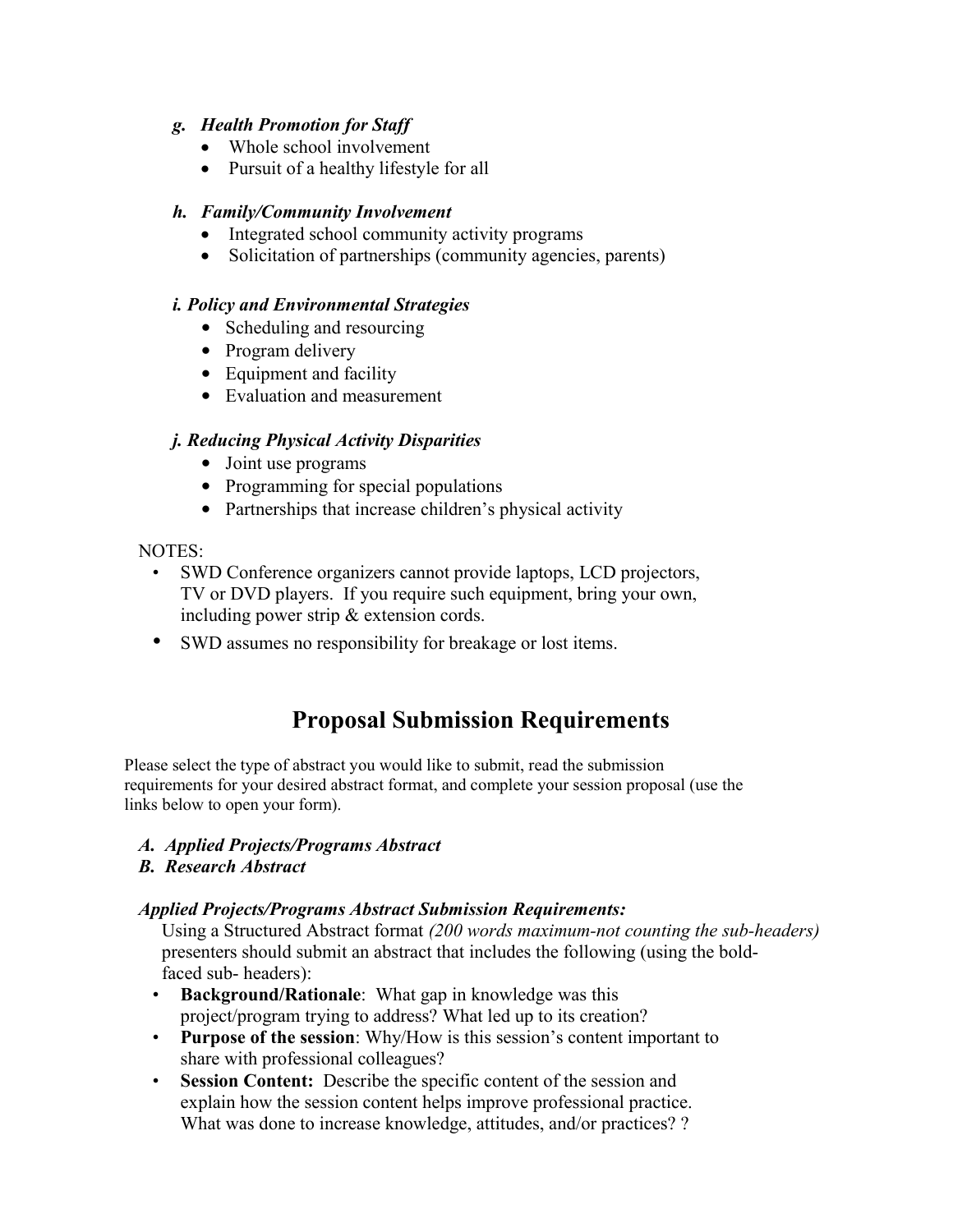What partners, if any were involved? In what setting was it done? How many youths participated and what were their ages/grades? What, if any, measures were used to evaluate the project? How did change occur? What were people's impressions of the project?

• **Conclusions/Next steps**: What was the key take-away message from the project? How will/can the project be sustained? Expanded? How can the concepts, tools, approaches, techniques, or strategies be adjusted for varying contexts (e.g., urban and rural settings; schools, community, sport and recreation programs, etc.)?

**Go to the "Session Proposal [Submission](http://www.aahperd.org/about/districts/southwest/upload/SWD-2014-Call-for-Proposals-form.pdf) Form" –** *due January 25, 2014*

#### *Research Abstract Submission Requirements:*

Using a Structured Abstract format *(200 words maximum-not counting the sub-headers)* presenters should submit an abstract that includes the following (using the bold-faced sub- headers):

- **Background:** Using previously completed research, what is the basis for this research project? Why is this study important?
- **Purpose(s) of the Study:** Does the purpose logically flow from the study's background?
- **Method:** Participants & Setting? Dependent Variable(s)? Intervention (if experimental)? Data collection tools used? General procedures? If applicable, intervention integrity? Data Analysis?
- **Data Trustworthiness:** What was done to ensure the data are credible / believable / accurate?
- **Results** (Quantitative and/or qualitative)**:** Descriptive statistics? Tests for relationships or differences? Main themes and sub-themes?
- **Conclusion(s) & Discussion:** What is the central take-away message of this study? What can you now say with confidence based on the results of this study? How do results link back to previous research? Why did the results come out the way they did? What are the limitations of the study?
- **Practical Significance:** So what? How do the results of this impact professional practices

**Go to the "Session Proposal [Submission Form"](http://www.aahperd.org/about/districts/southwest/upload/SWD-2014-Call-for-Proposals-form.pdf) –** *due January 25, 2014*

# *Description of Session Types*

#### <span id="page-3-0"></span>**Activity/Demonstration/Performance Sessions** *back [to top](#page-0-0)*

Activity/Demonstration/Performance submissions are to be directed to using, showing, or illustrating instructional or programmatic techniques, tools, or novel approaches to teaching and/or coaching.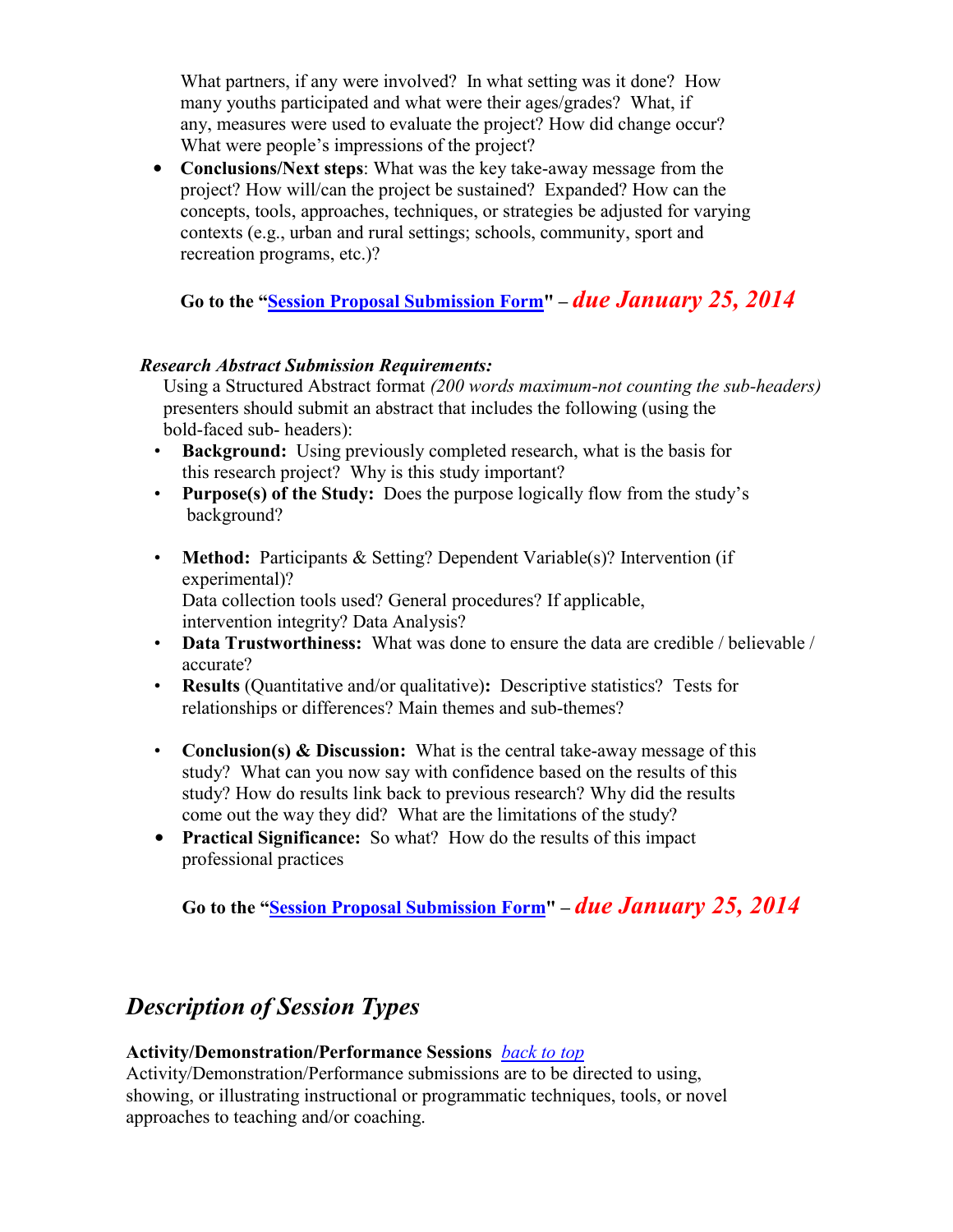#### <span id="page-4-0"></span>**Lecture/Activity Sessions** *back [to top](#page-0-0)*

In Lecture/Activity sessions, presenters introduce new concepts, programs, ideas for curriculum development, instruction, and/or research findings. They enhance this by supplementing it with demonstrations through activity. Limited seating is available only around the perimeter of the session venue. Presenters should plan to leave sufficient time during the session for the session attendees to ask questions.

#### <span id="page-4-1"></span>**Lecture Sessions** *back [to top](#page-0-0)*

In lecture sessions, presenters can introduce new concepts, programs, ideas for curriculum development, instruction, and/or research findings. Presenters are encouraged to structure the presentation such that it actively engages the audience. In addition, presenter should plan to leave sufficient time in the latter part of the session for session attendees to ask questions.

#### <span id="page-4-2"></span>**Roundtable Sessions** *back [to top](#page-0-0)*

Roundtable sessions allow maximum interaction among presenters and attendees. Proposals accepted for a roundtable session will be grouped (where possible) around shared interests of the presenters (e.g., after-school programming). Each presenter at the roundtable is given time to briefly describe his/her project/program. Following that, discussion is opened up. One of the presenters at each roundtable will be asked to serve as roundtable chair to facilitate interaction and participation. The emphasis in the roundtable is on interaction. In order to provide audience members the chance to attend multiple presentations, they will be given a chance to rotate to a different roundtable on a set time schedule (e.g., every 20 minutes).

No audio-visual equipment (i.e., projection screen, LCD projector, etc.) is provided. Presenters wishing to display additional information may do so using separate handouts and/or from their own laptop computer screens. If presenters plan to use a laptop, be sure batteries are charged, as no power source will be provided.

#### <span id="page-4-3"></span>**Poster Sessions** *[back](#page-0-0) to top*

Poster Sessions combine graphic displays of materials with the opportunity for individualized, informal discussion of the program/project throughout the session. Papers accepted for poster sessions will be grouped by the program chairs according to topics. Poster Session submissions can focus on either applied projects/programs or formal research projects. Examples of applied projects or programs posters include those that highlight how people have increased opportunities for children's and and/or youths' physical activity, changed other health behaviors, community collaborations, and other novel approaches in health, physical education, recreation and dance. Examples of formal research poster include those highlighting the results of recently completed research projects across the various sub-disciplines underlying health education, physical education, physical activity, recreation, and dance.

- No audio-visual equipment (e.g, projection screen, LCD projector) is provided for poster sessions. Presenters wishing to display additional information may do so using separate handouts and/or their own laptop computer screens. If using a laptop, ensure the battery is charged, as no power source will be provided.
- Individual presenters must have completed the setup of the poster display by the start time of the Poster Session.
- Poster presenters are expected to be at their posters for the full poster session.
- At the conclusion of the Poster Session, presenters are responsible for removing their display. Posters left hanging will be removed.